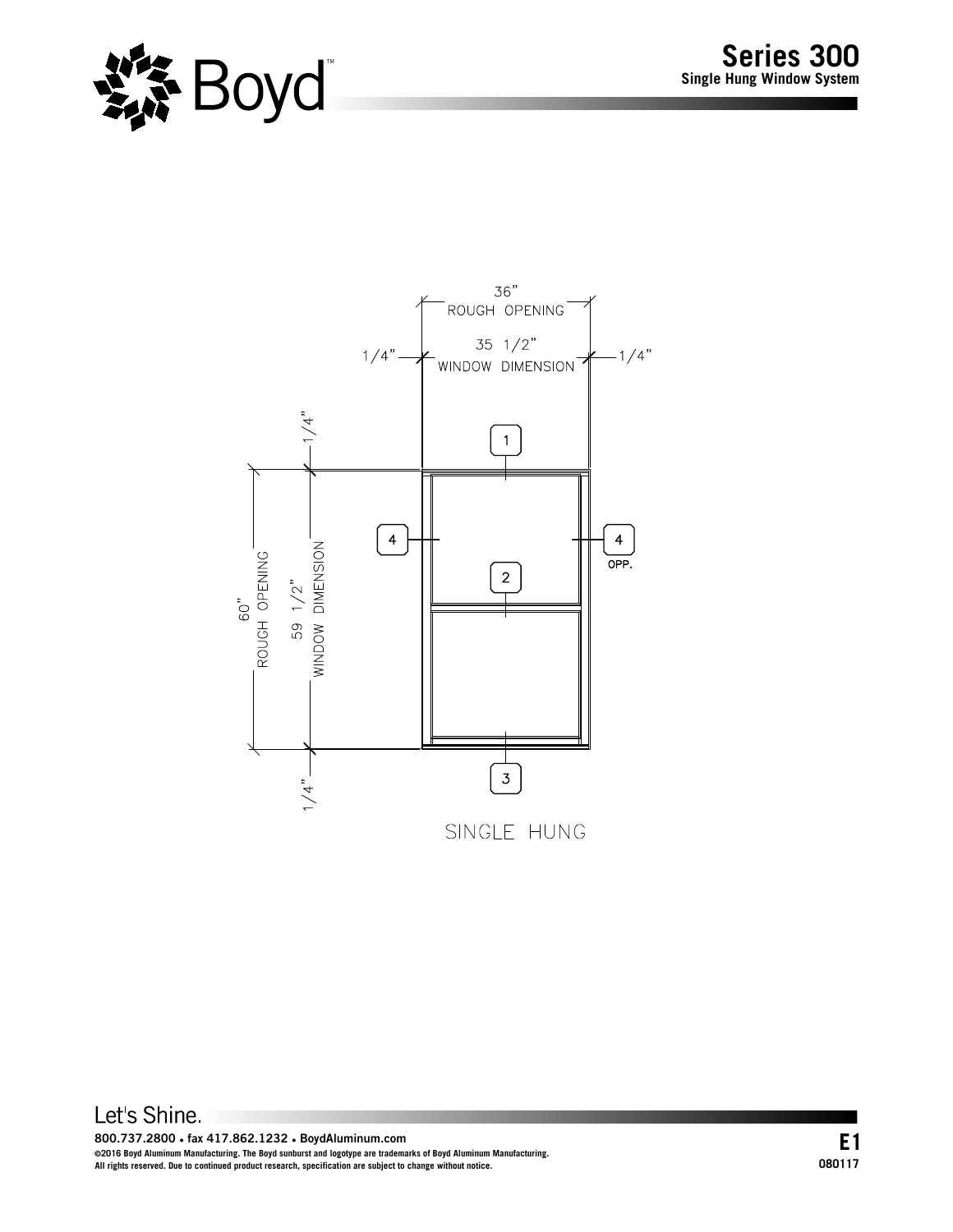

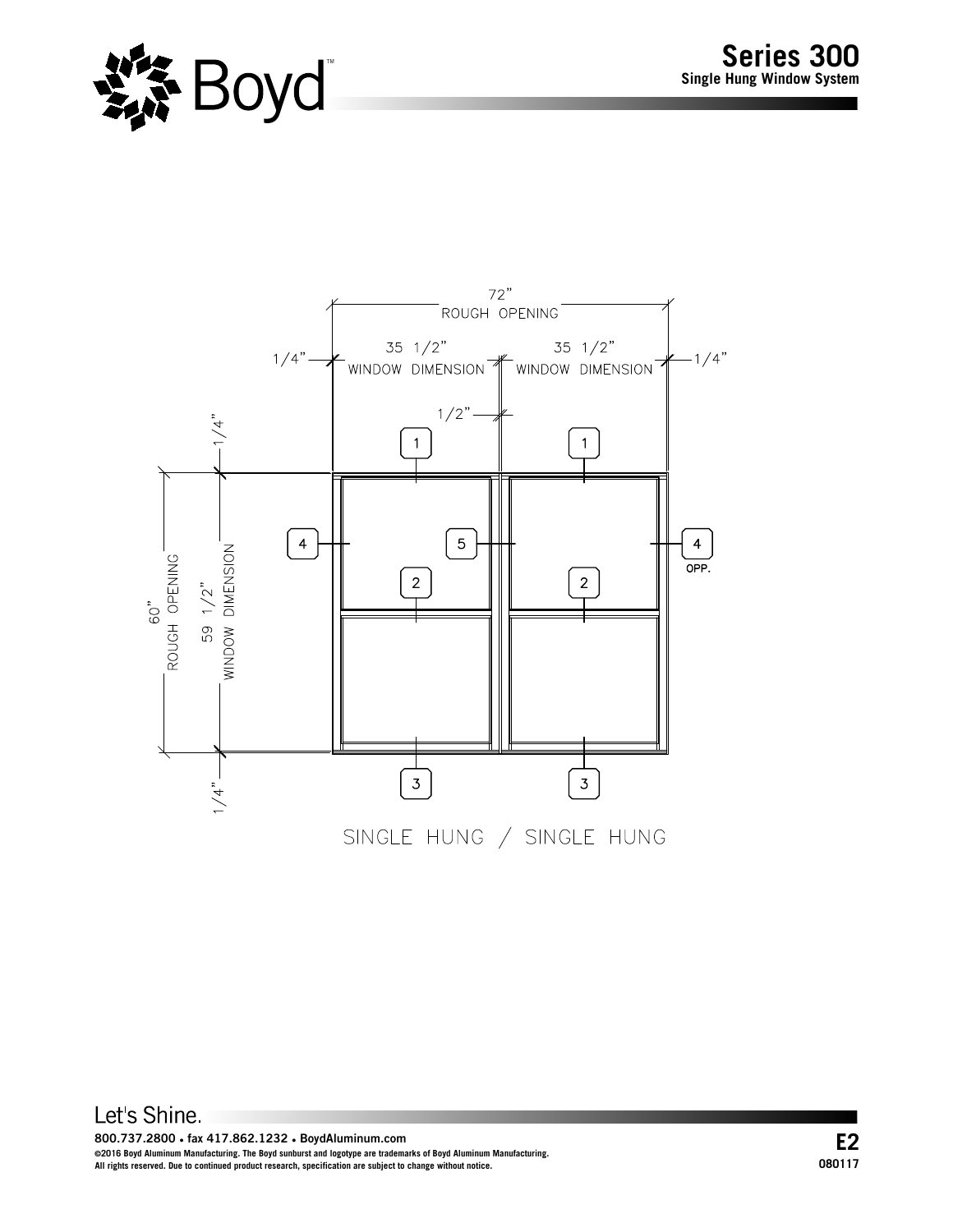

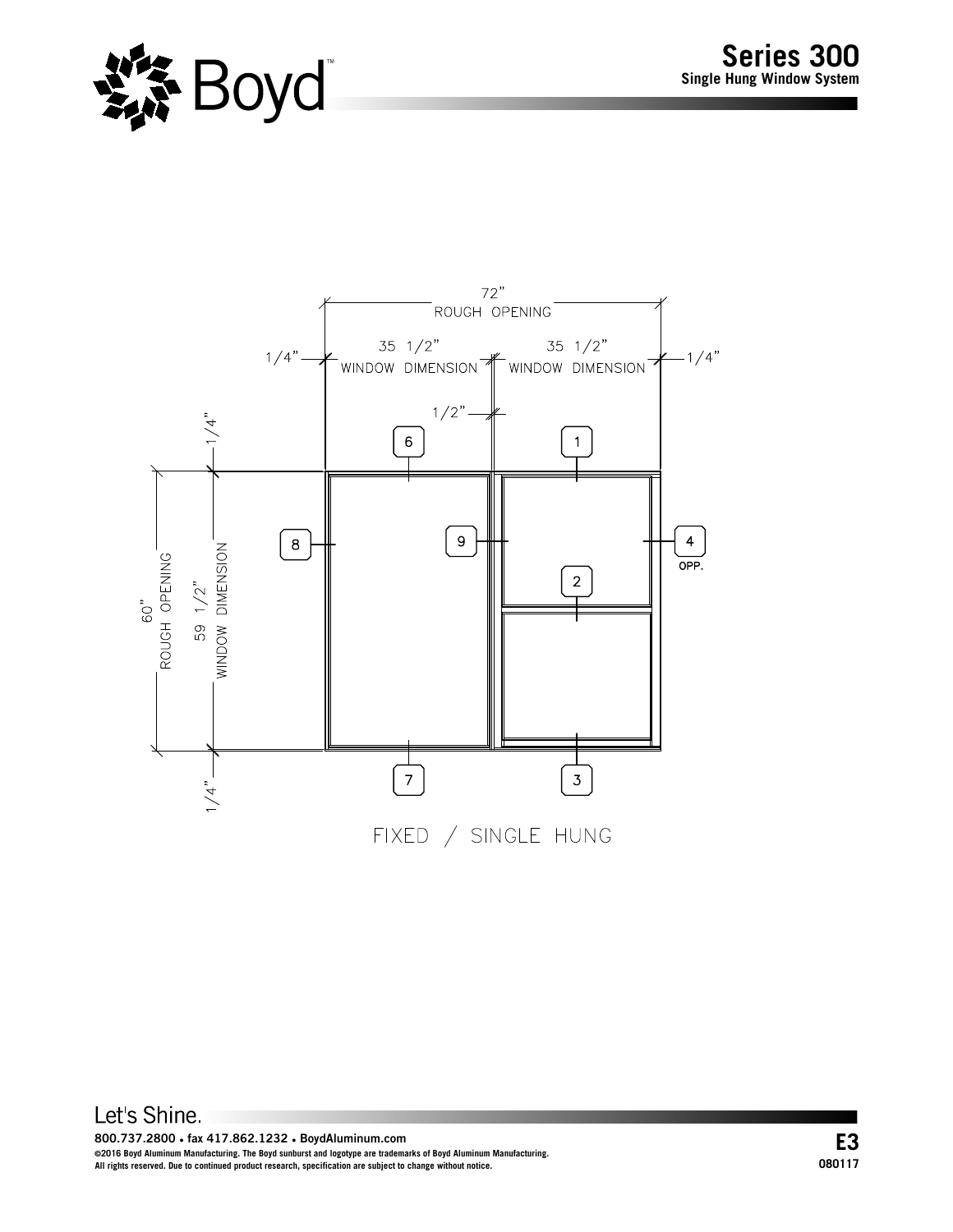



**800.737.2800 ● fax 417.862.1232 ● BoydAluminum.com ©2016 Boyd Aluminum Manufacturing. The Boyd sunburst and logotype are trademarks of Boyd Aluminum Manufacturing. E4 All rights reserved. Due to continued product research, specification are subject to change without notice.**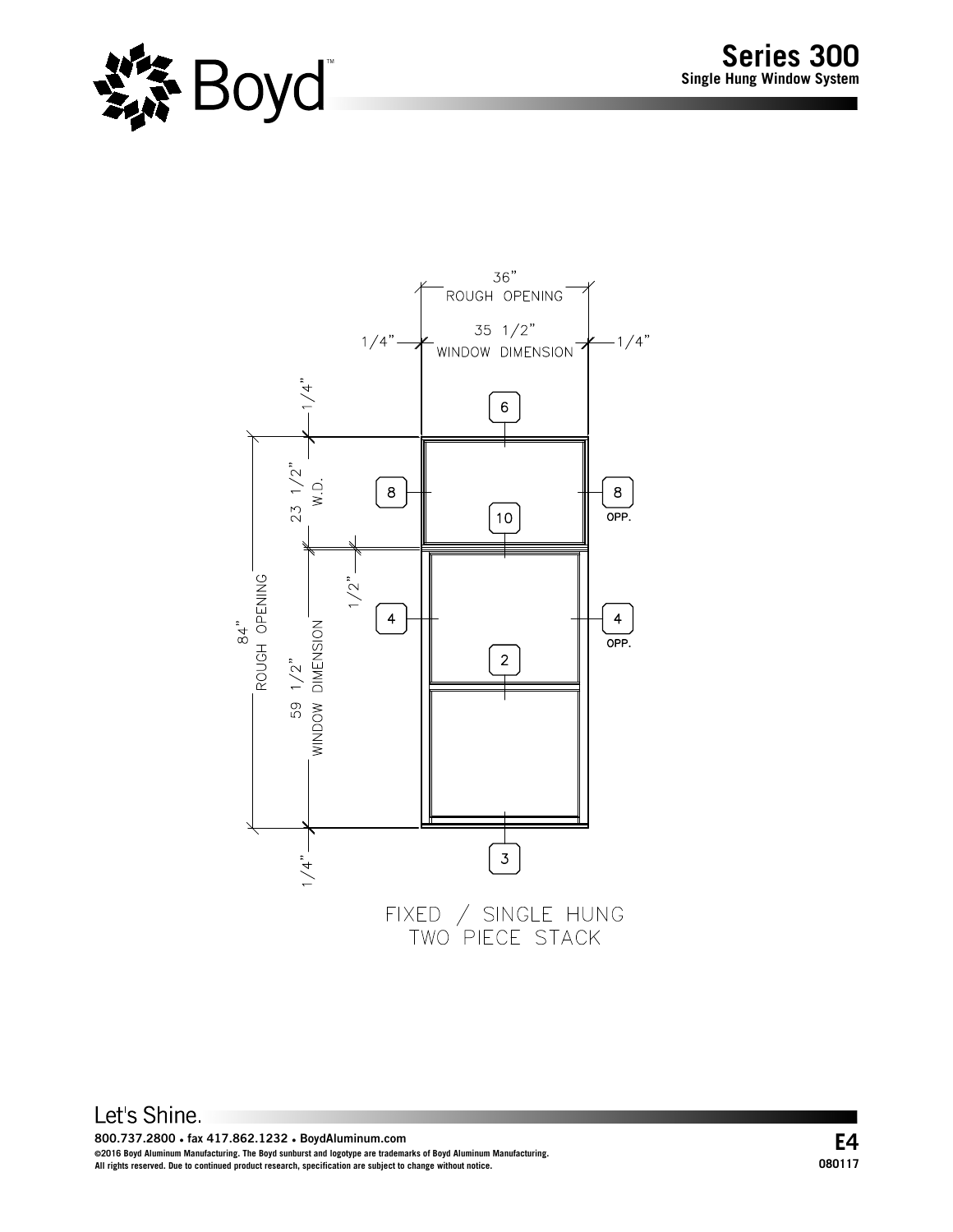

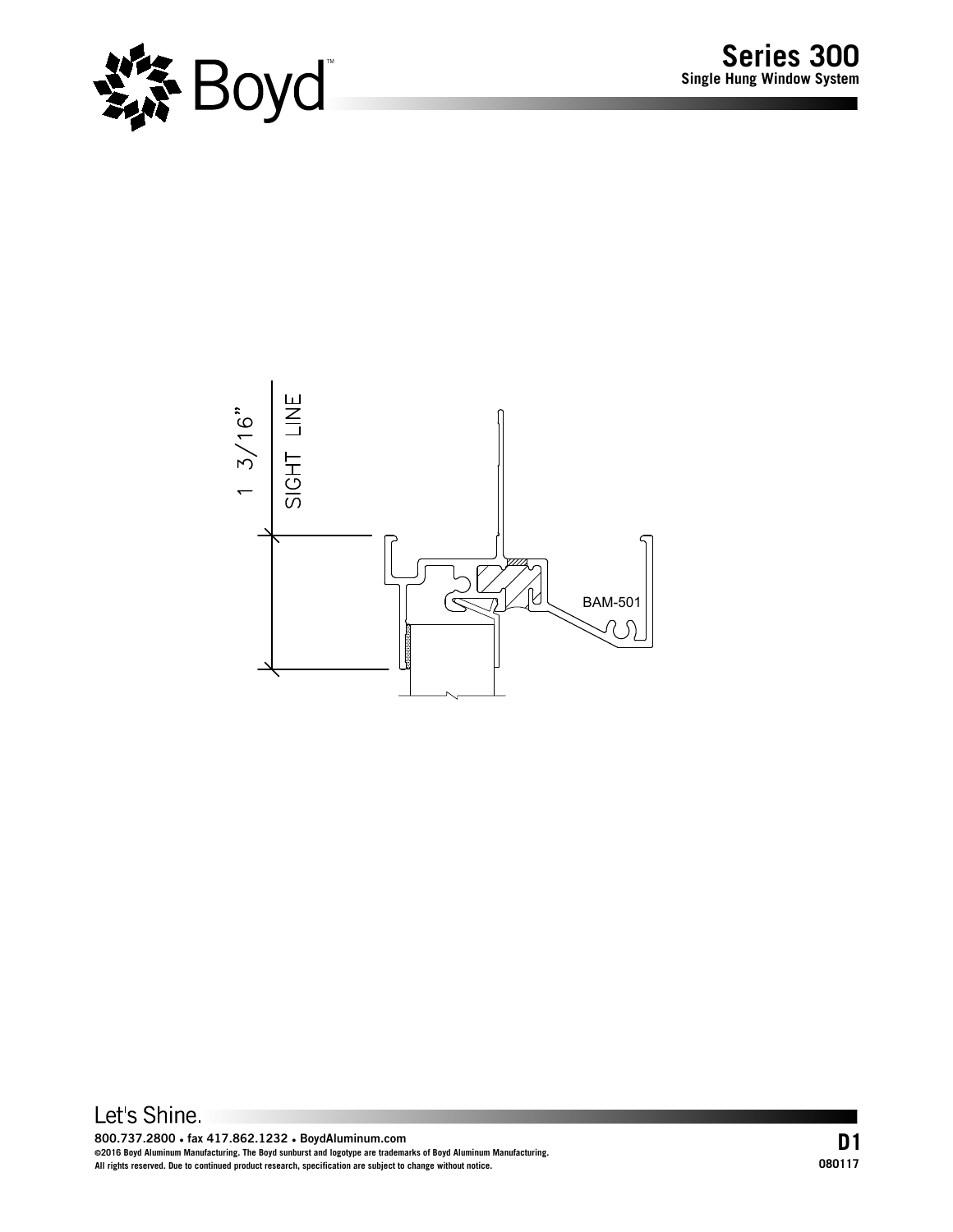



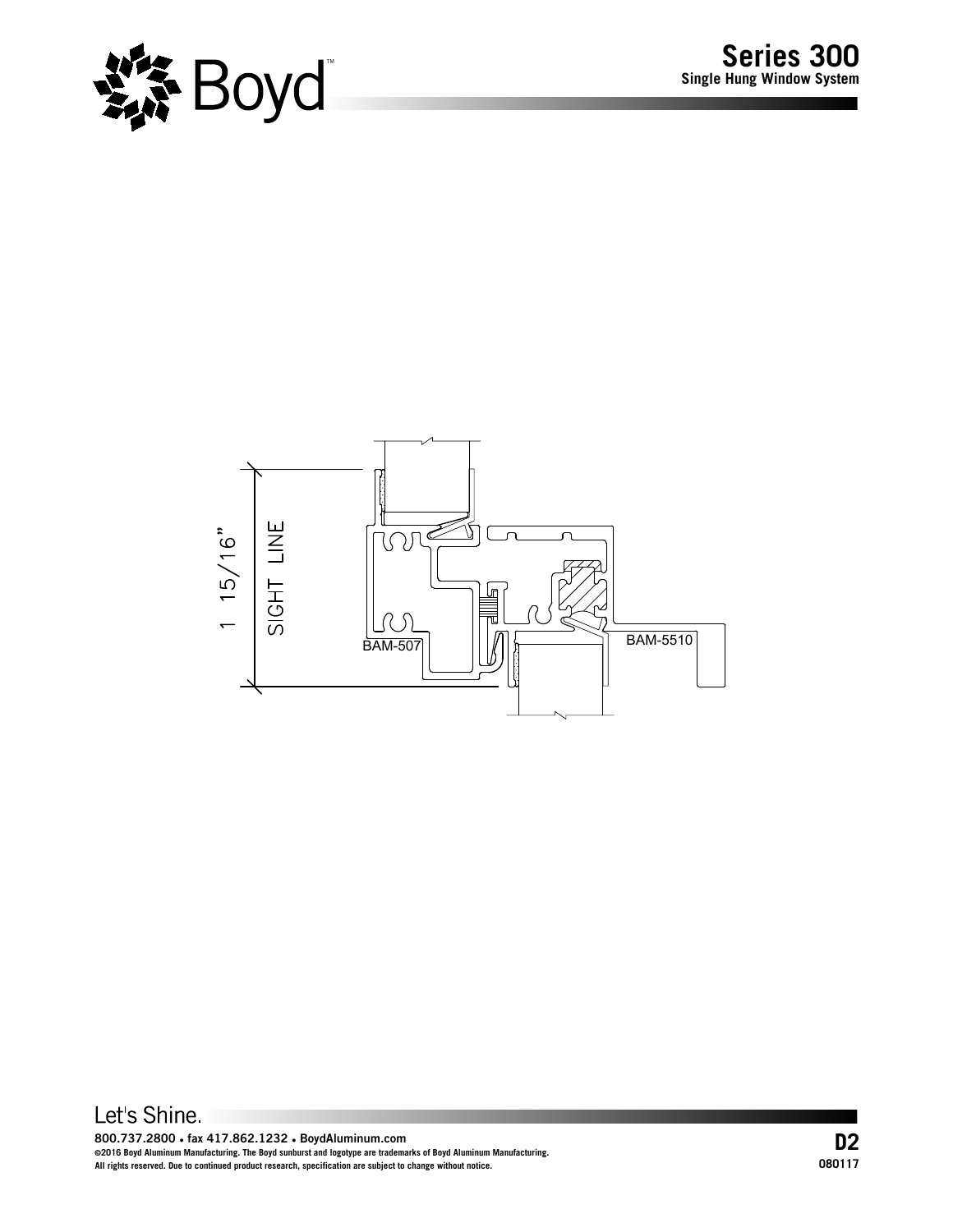



**800.737.2800 ● fax 417.862.1232 ● BoydAluminum.com ©2016 Boyd Aluminum Manufacturing. The Boyd sunburst and logotype are trademarks of Boyd Aluminum Manufacturing. D3 All rights reserved. Due to continued product research, specification are subject to change without notice.**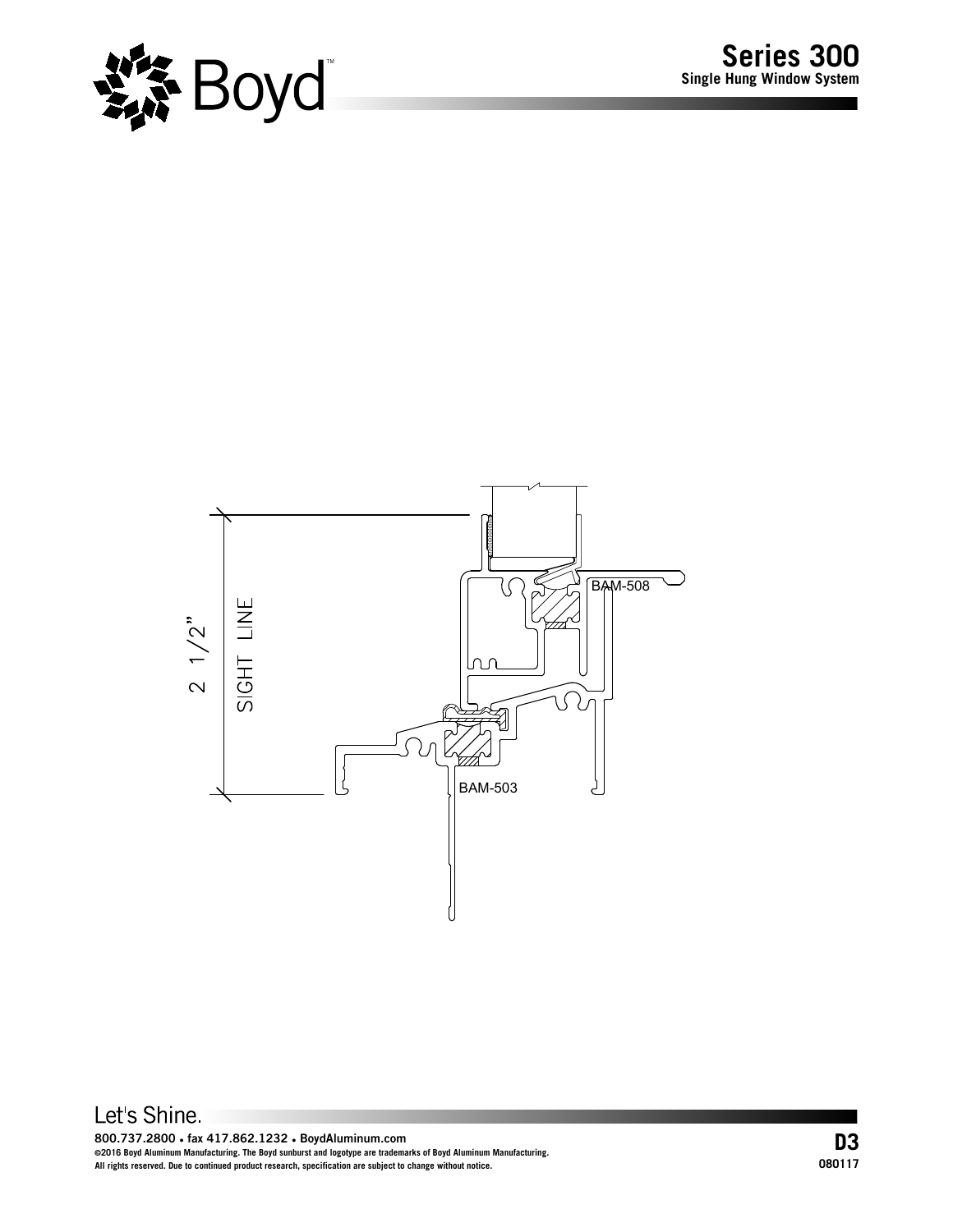



**800.737.2800 ● fax 417.862.1232 ● BoydAluminum.com ©2016 Boyd Aluminum Manufacturing. The Boyd sunburst and logotype are trademarks of Boyd Aluminum Manufacturing. D4 All rights reserved. Due to continued product research, specification are subject to change without notice.**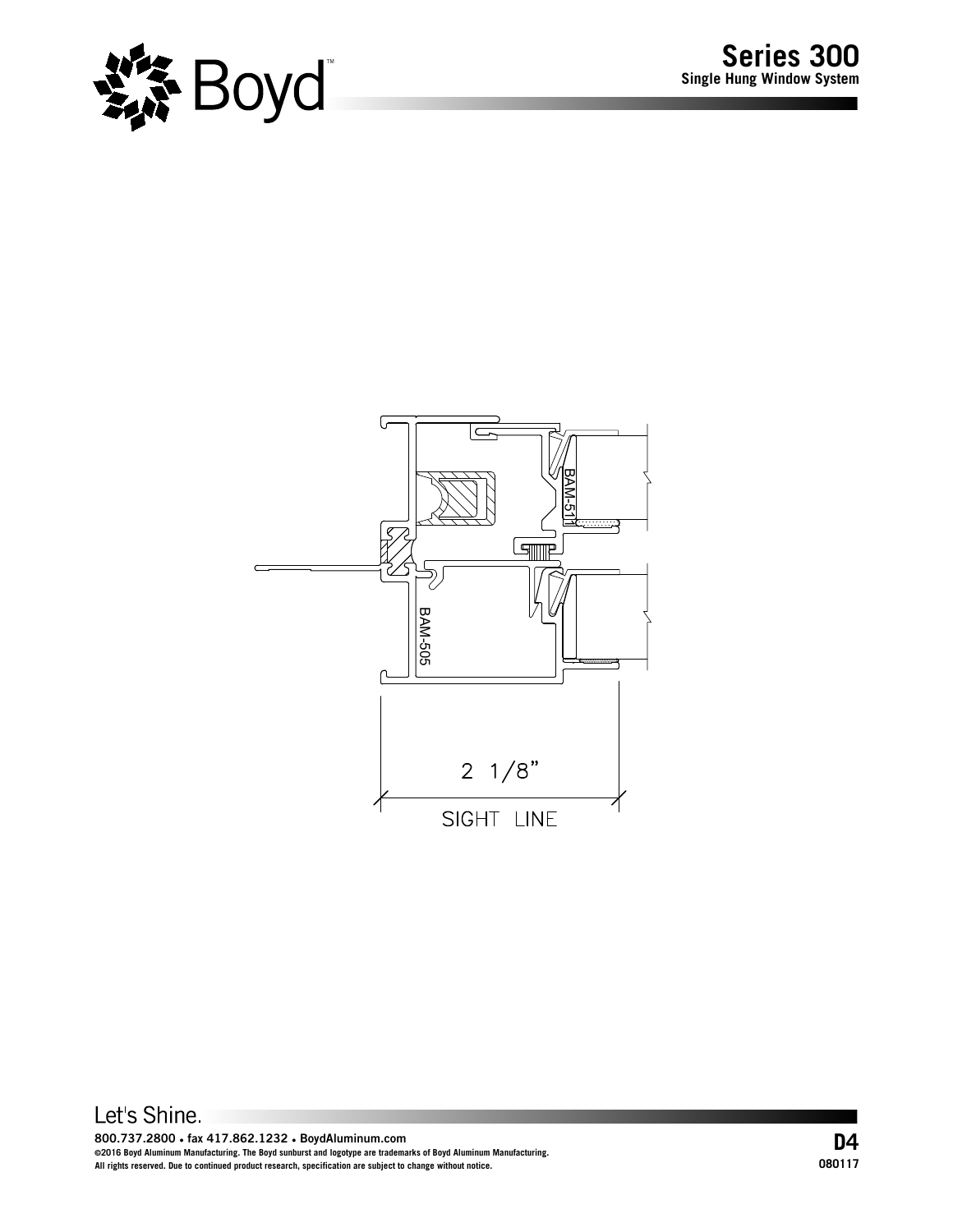

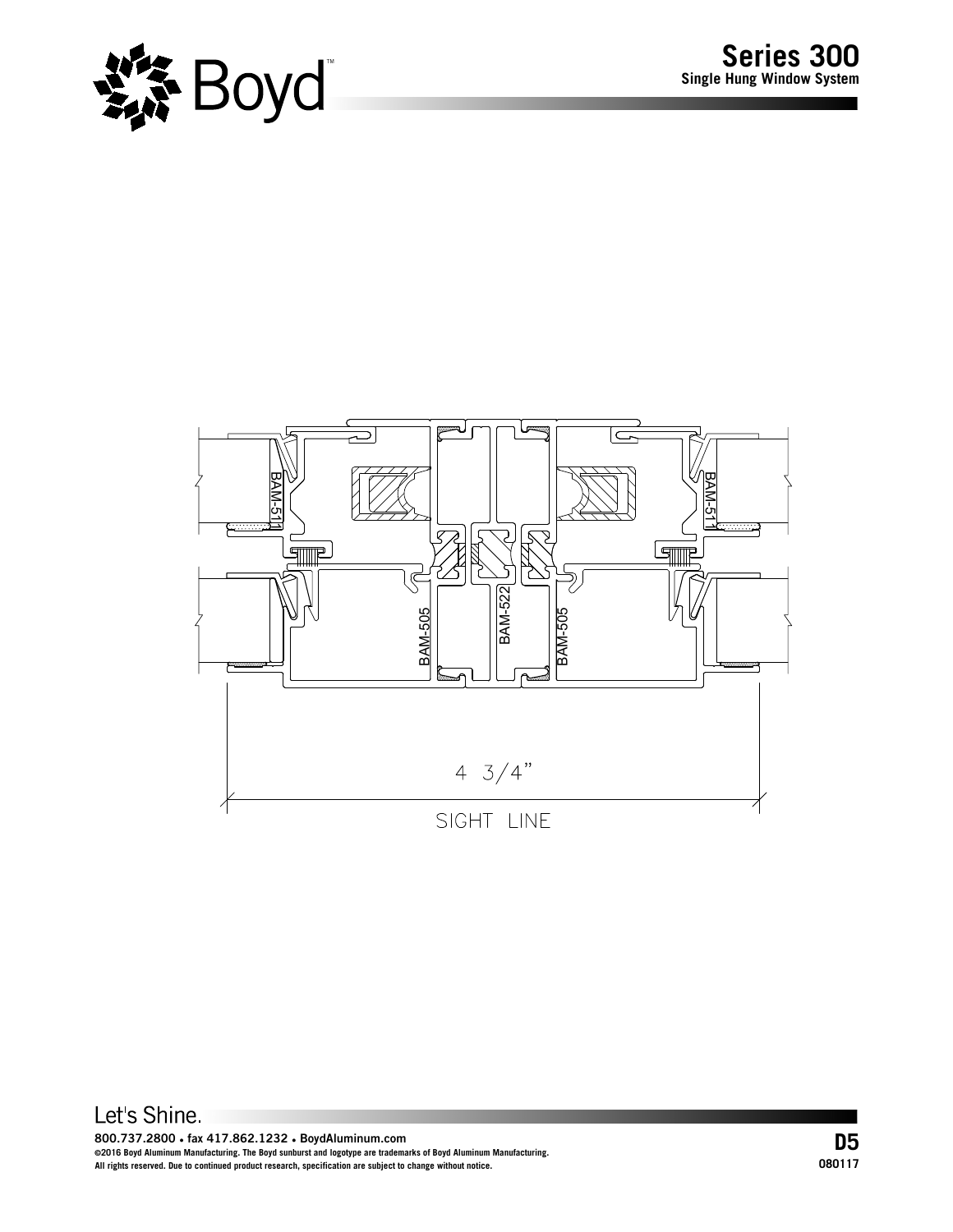



**800.737.2800 ● fax 417.862.1232 ● BoydAluminum.com ©2016 Boyd Aluminum Manufacturing. The Boyd sunburst and logotype are trademarks of Boyd Aluminum Manufacturing. D6 All rights reserved. Due to continued product research, specification are subject to change without notice.**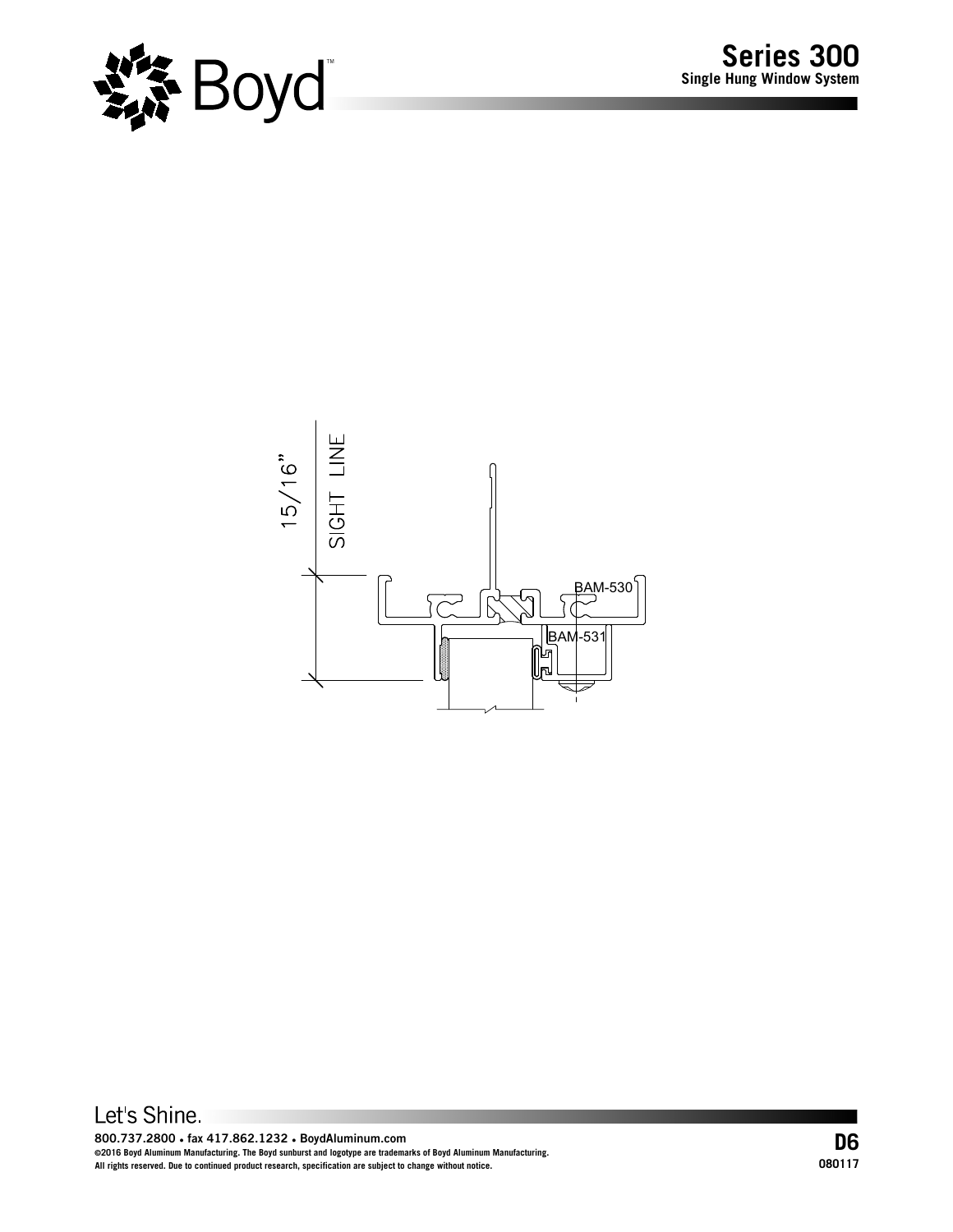



**800.737.2800 ● fax 417.862.1232 ● BoydAluminum.com ©2016 Boyd Aluminum Manufacturing. The Boyd sunburst and logotype are trademarks of Boyd Aluminum Manufacturing. D7 All rights reserved. Due to continued product research, specification are subject to change without notice.**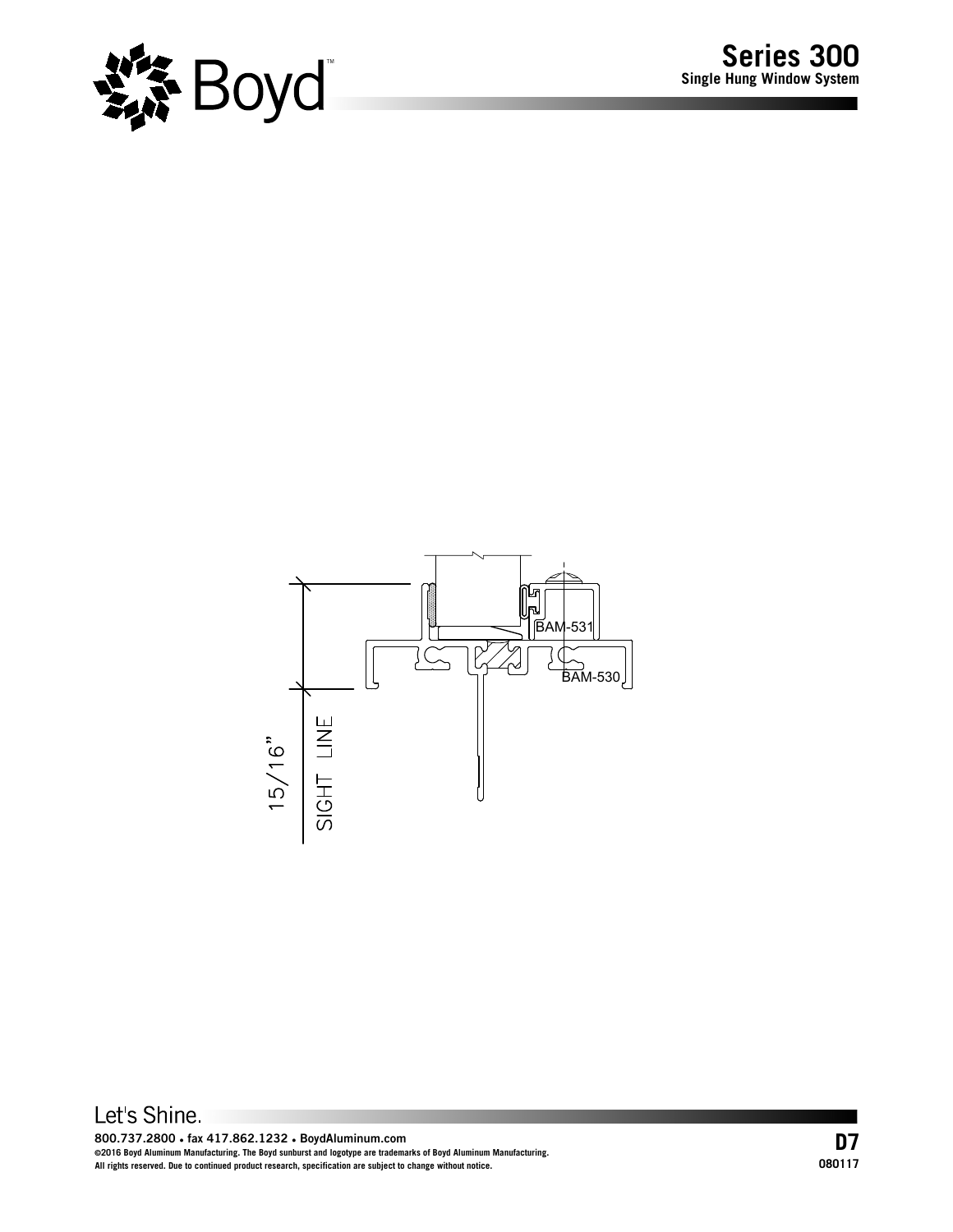

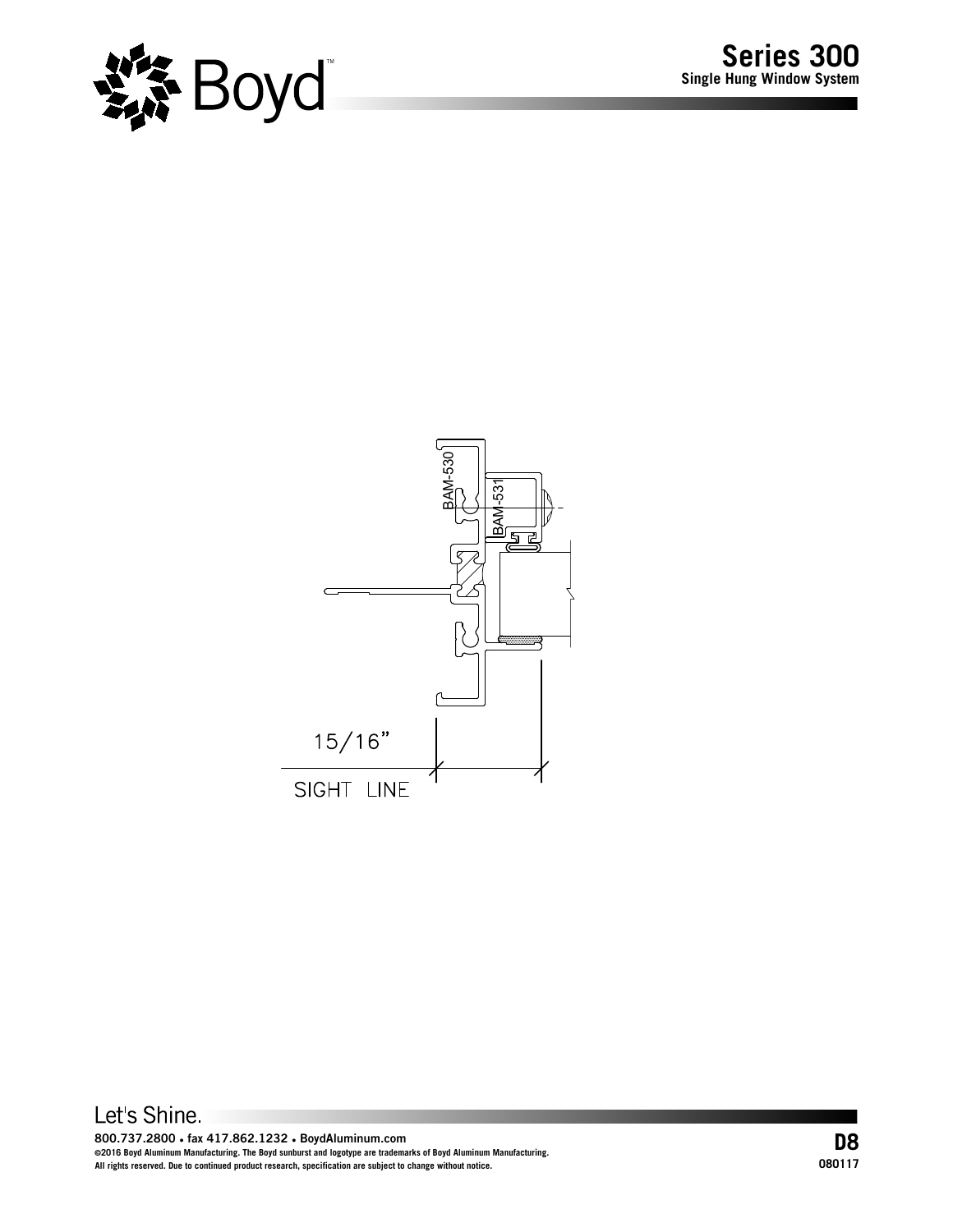

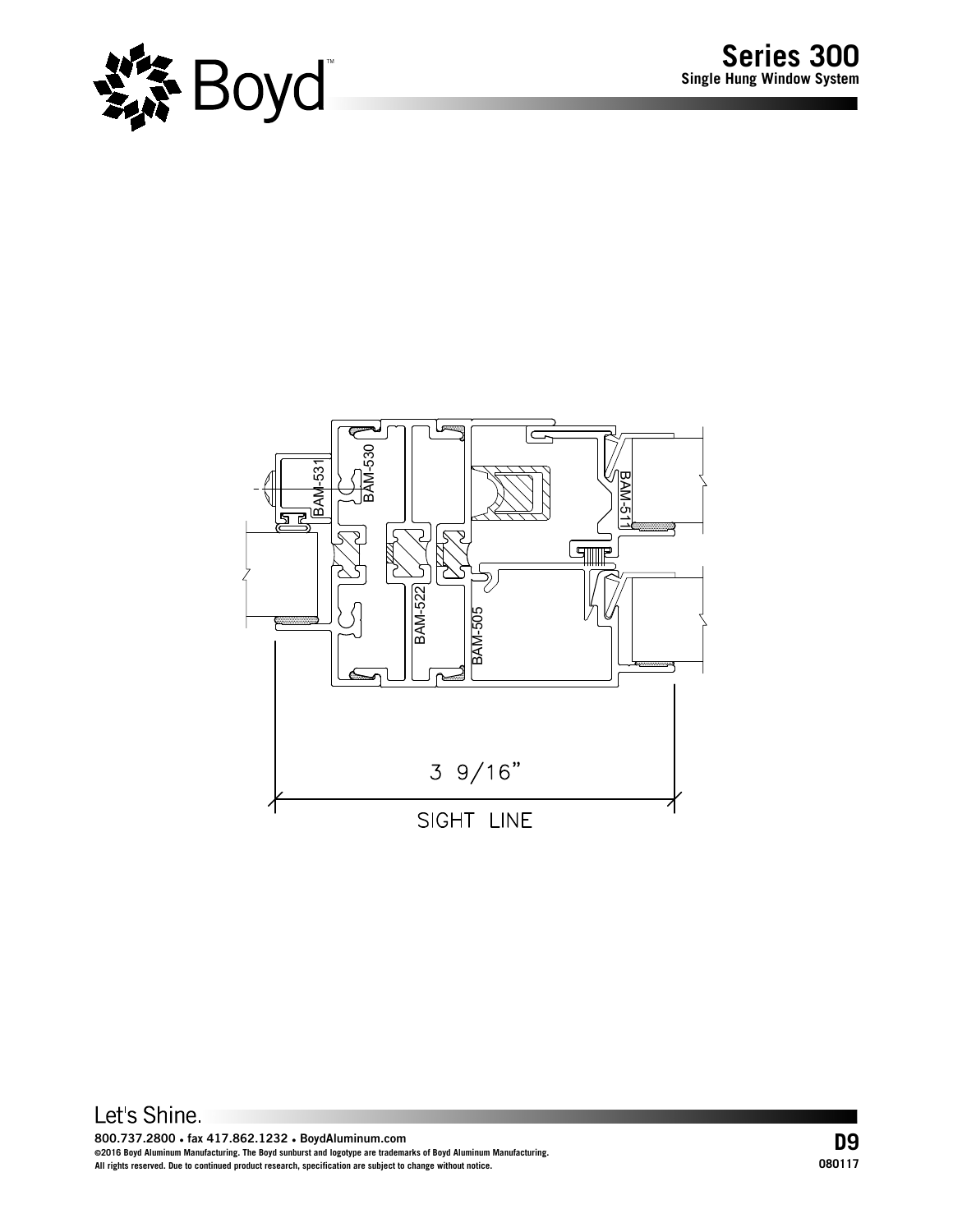



**800.737.2800 ● fax 417.862.1232 ● BoydAluminum.com ©2016 Boyd Aluminum Manufacturing. The Boyd sunburst and logotype are trademarks of Boyd Aluminum Manufacturing. D10 All rights reserved. Due to continued product research, specification are subject to change without notice.**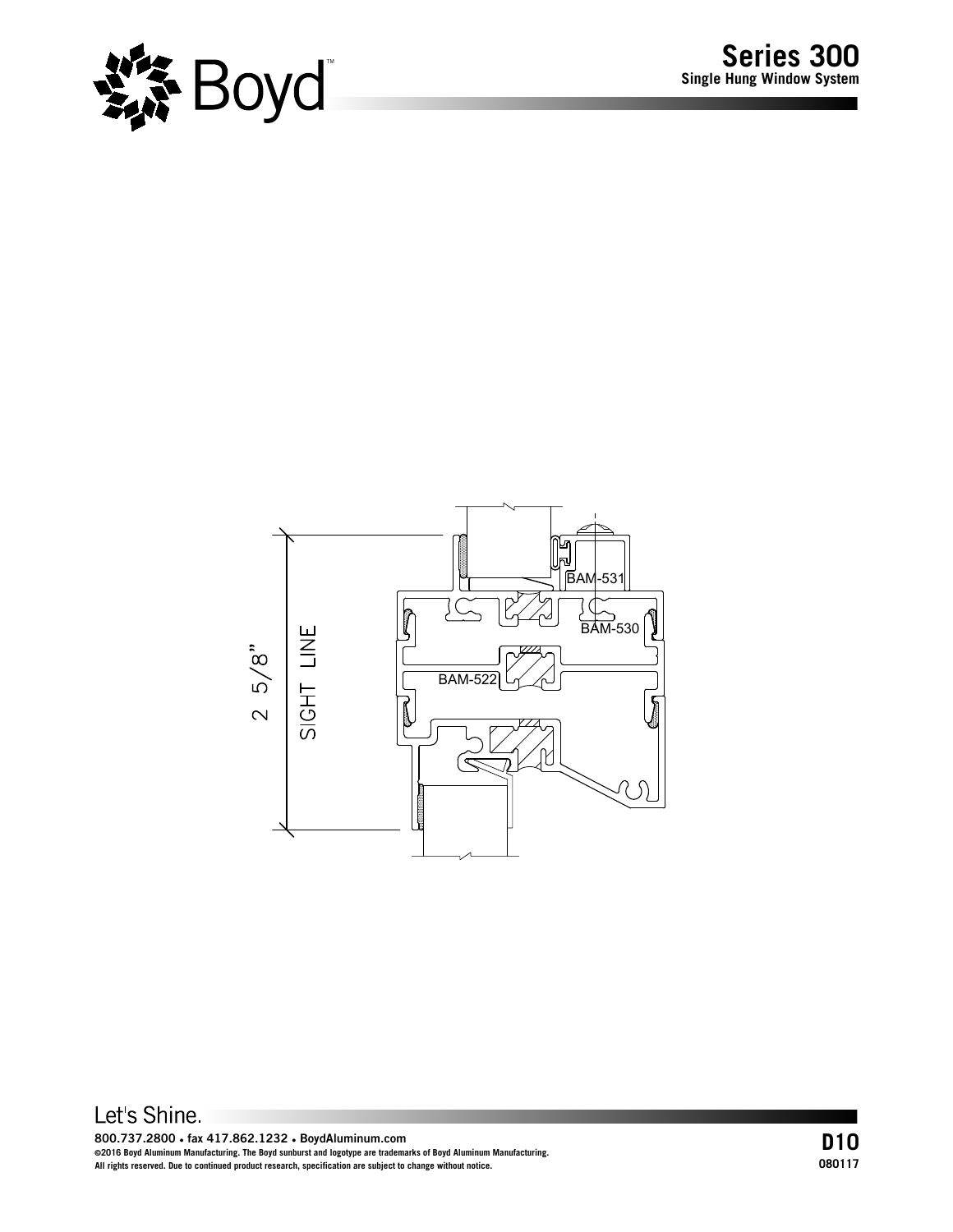



SWEEP LOCK